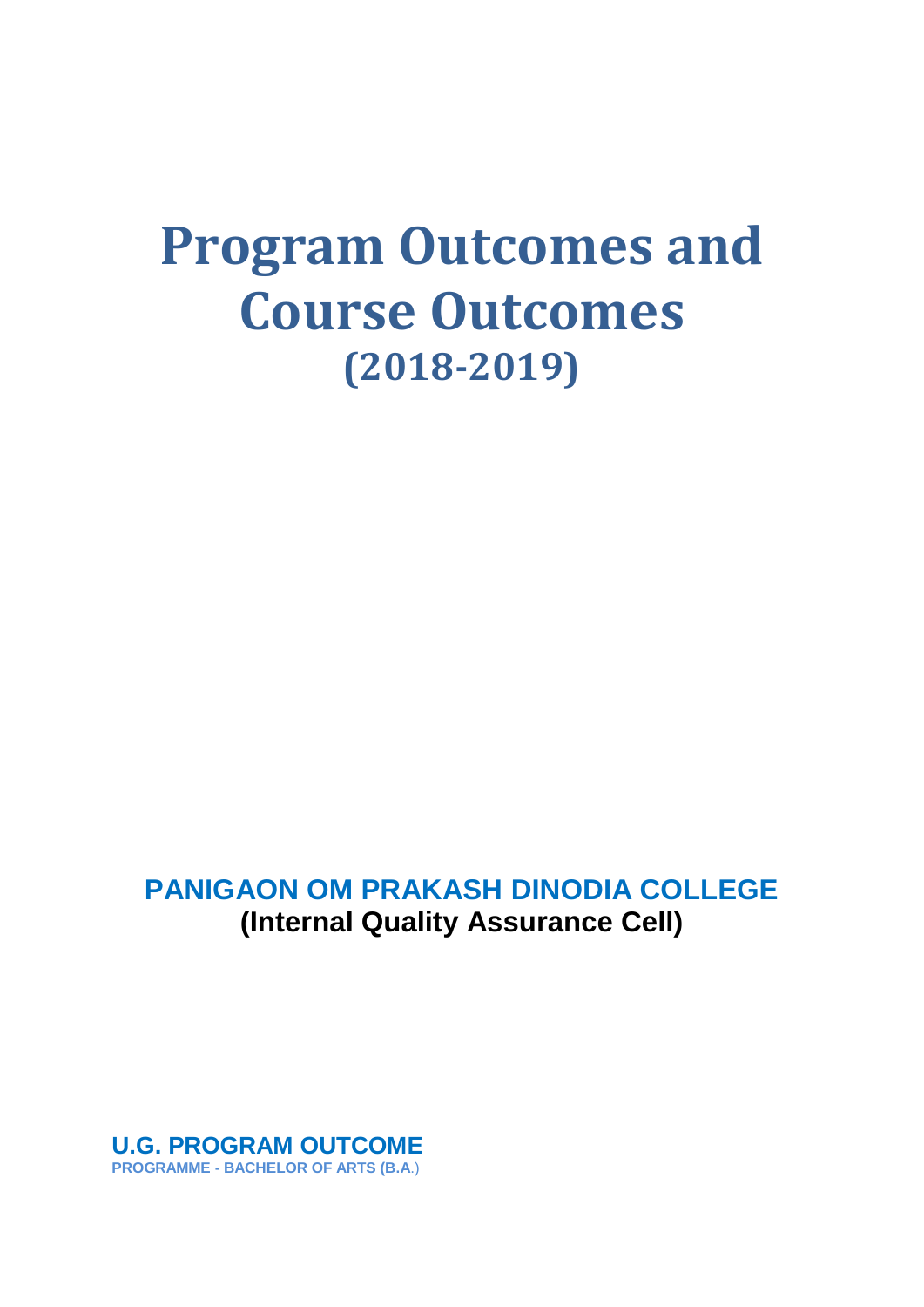Panigaon OPD College is a purely Arts College. Students who come to take admission in B.A. Courses expected to fulfil the following qualities which help them in their future life to achieve the expected goals that is Realization of human values, Sense of social service, Responsible and dutiful citizen and Creative ability. The outcome of the courses are:-

# 1. Course Outcomes of B.A. ENGLISH:

English is a compulsory subject in BA program by which they can achieve the following goals:

- a. Use English as a library Language.
- b. Use English as a link language.
- c. Acquire basic knowledge of English Grammar, literature.
- d. Study English as a literary language.
- e. Learn English for various Competitive Examination. .
- 2. Course Outcomes of B.A. ECONOMICS
	- a) Knowledge on market affects pricing and output.
	- b) Create entrepreneurship Development of the Student.
	- c) Create Knowledge and skill of research.
	- d) Developing the knowledge about theories of economic growth & development and issues of economic planning.
	- e) Create knowledge to appear any competitive Examination.
	- f) Increase self employment.
	- g) Create employability knowledge of students.
	- h) Knowledge for socio-economic development.
	- i) Use of Mathematics in Economics.

# 3. Course Outcomes of B.A. SOCIOLOGY

- a. Achieve knowledge of various ethnic groups, their culture, society, religion, economics etc.
- b. Acquire knowledge of social transactions, formations, values and culture
- c. Understanding the significance of social institution, caste system, religion, nationalism etc.
- d. Social reformation: the role of the social thinkers and social reformers.
- e. Achieving the knowledge of social discrimination, women empowerment, gender equity etc.
- f. Achieving knowledge of social change, barriers to social change
- g. Fundamental concept and concerns of the discipline.
- h. Encourage students to view the Indian reality through a sociological lens.

# 4. Course Outcomes - B.A. POLITICAL SCIENCE

- a. Knowledge about the vital issues such as changing pattern or centre state relation, emergence of leadership at different level and autonomy movement and ethnic conflict.
- b. Create students with good exposure to the core administration.
- c. Create knowledge on contemporary international relation or issues.
- d. Create skill to students for competitive examination and other NET, SLET
- e. Knowledge about political system of the nation.
- f. Study of national and international political affairs.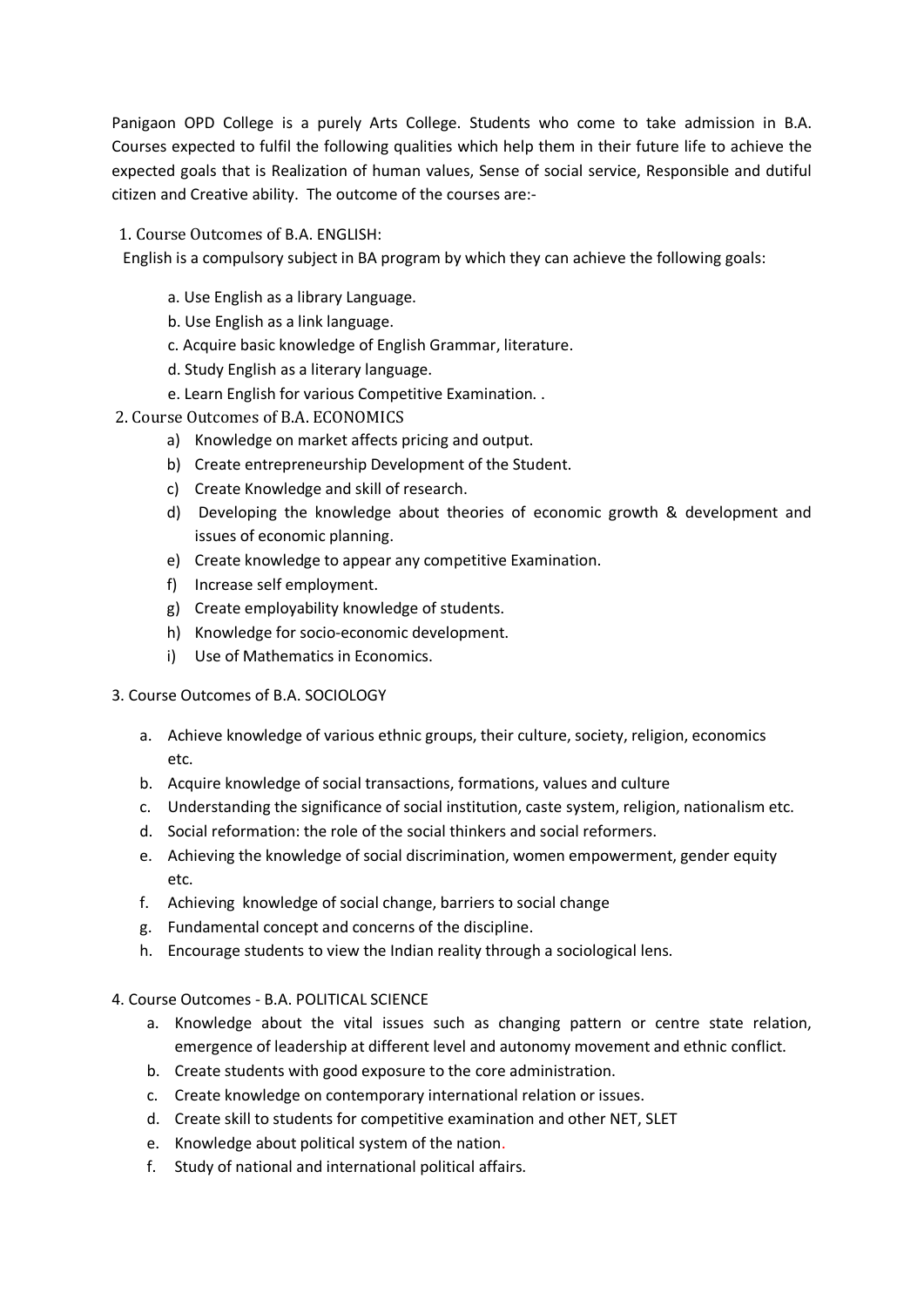- g. Understanding the government mechanism, its functions, duties and responsibilities.
- h. Knowledge on human right and woman empowerment and gender inequality.
- i. Creating appropriate and efficient political leaders.
- j. Getting knowledge of political law.
- k. Getting knowledge of Constitution of India and others.
- 5. Course Outcomes B.A. EDUCATION

Through the study of this course, the students acquired the knowledge of :

- a. Foundations of Education
- b. Educational Psychology
- c. Measurement and Evaluation in Education
- d. Contemporary issues of Indian Education
- e. Developmental History of Indian Education
- f. Techniques and Methodology of Teaching

#### 6. Course Outcomes - B.A. HISTORY

#### Outcome of the History

- 1. History is made up from the credible history where the innovative measures are encompassed from very early which changed the trend of continuity.
- 2. The trend of history transited to the formative evaluation through polity, society and economy along with cultural affluences.
- 3. Introduced by authentically its theoretical and historical understanding with methodological implementation to depict systematic produce.
- 4. Historical reconstruction and technological up gradation of the ecological and environmental study also consist with the traditional history.
- 5. Agriculture, Horticulture, Cotton technology, rain, climate, and river etc. history also focuses the trend of new agenda in the historical matter.
- 6. Proper study of the history can solve the concept of macro perspective state, bewildered legends in the dynastical motivation and in wrong interpretation in origin.
- 7. The impact of Globalization is succinctly encompassed with the making of the history.
- 8. The students at least understand about the tribalism, sankritization, Brahmanization, acculturation, assimilation and multicultural linguistic value.

#### 7. Course Outcomes - B.A. PHILOSOPHY

- a) To acquaint the students of philosophy with theories of reality and introduction of values
- b) To acquaint the students of philosophy with the basic issues and problem of philosophy in Indian tradition.
- c) To acquaint the students of philosophy with the philosophical basis of social life and psychological aspect of human life.
- d) To acquaint the students of philosophy with basic ideas of applied ethics concerning value of life , environmental ethics and professional ethics.